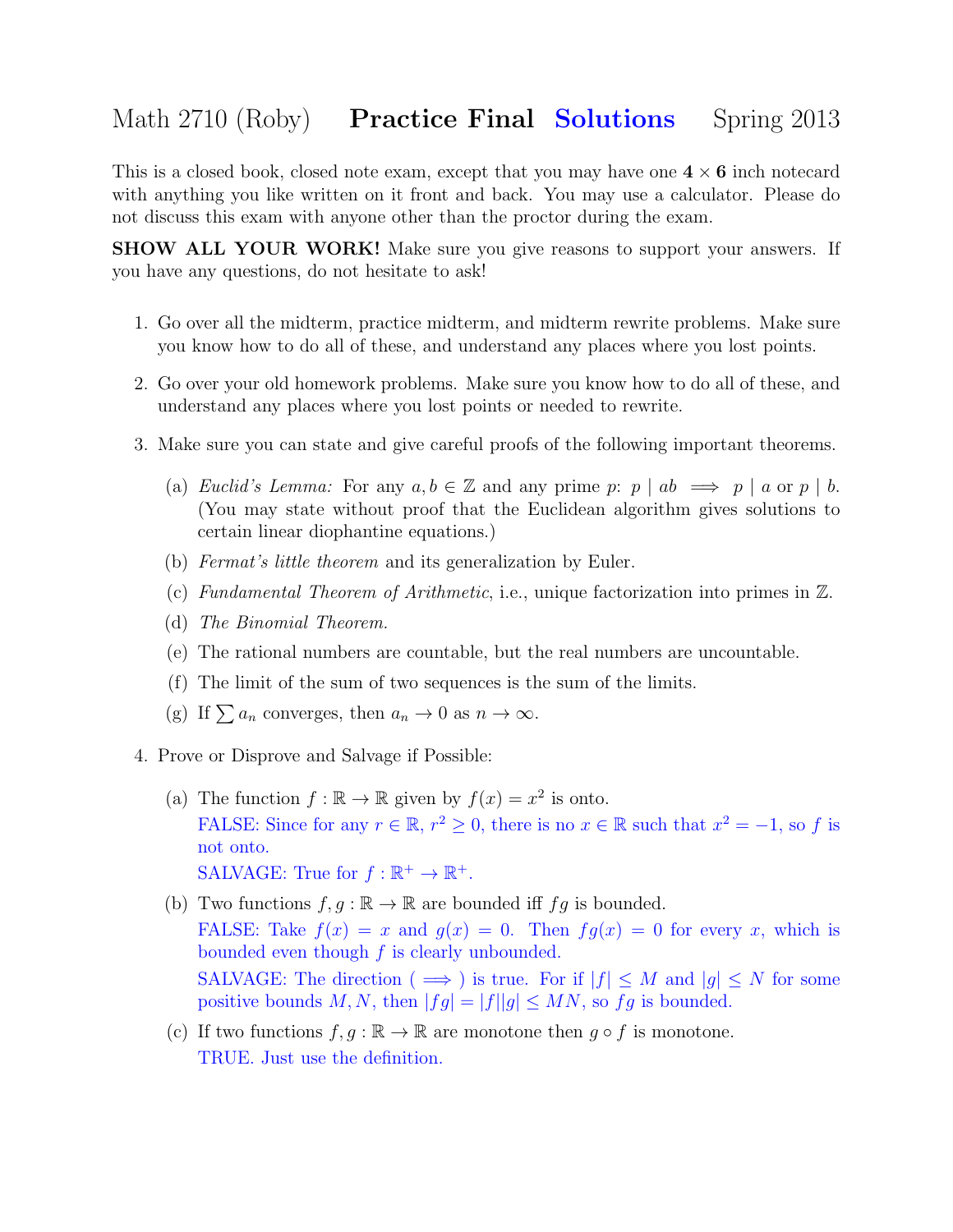(d) Suppose that a real number r satisfies  $r \leq M + \varepsilon$  for all  $\varepsilon > 0$ . Then  $r \leq M$ . TRUE. Suppose by way of contradiction that  $r > M$ . Set  $\varepsilon = \frac{r-M}{2}$  $\frac{-M}{2}$ . Since the average of two numbers lies between them, we get

$$
b > \frac{b+L}{2} = L + \frac{(b-L)}{2} = b + \varepsilon,
$$

which is a contradiction. Hence,  $r \leq M$ .

- (e) If a sequence  $\{x_n\}$  of real numbers converges, then there exists  $n \in \mathbb{N}$  such that  $|x_{n+1} - x_n| < 1/2^n$ . FALSE. Let  $x_n = \sum_{k=0}^{n-1} \left(\frac{2}{3}\right)$  $\frac{2}{3}$ <sup>k</sup>. This is the sequence of partial sums of a geometric series which converges to  $\frac{1}{1}$  $\frac{1}{1-2/3}$  = 3. But  $x_{n+1} - x_n = (2/3)^n > (1/2)^n$ .
- (f) The sequence  $\{x_n\}$  defined by  $x_1 = 1$  and for every  $n \in \mathbb{N}$

$$
x_{n+1} = \frac{1}{x_1 + \dots + x_n}
$$

converges. (No need to find the limit if it exists.)

TRUE. First note that  $x_1 = 1 > 0$ , and that the positive real numbers are closed under addition and taking reciprocals. So if  $x_i > 0$  for every  $i \in [k]$ , then  $x_{k+1} > 0$ also. Hence, by induction,  $x_n > 0$  for all  $n \in \mathbb{N}^+$ .

Next, since  $x_n > 0$ , we get  $\sum_{n=1}^n$  $\frac{i=1}{i}$  $x_i > \sum^{n-1}$  $i=1$  $> 0 \implies x_{n+1} < x_n$ . So the sequence  ${x_n}$  is monotone and bounded (below by 0, above by 1); hence by MTC it converges.

- (g) If  $a_n \to 0$  and  $b_n \to 0$ , then  $\sum a_n b_n$  converges. FALSE. Let  $a_n = b_n =$  $\frac{1}{\sqrt{2}}$  $\frac{1}{n}$ . Then  $a_n \to 0$  and  $b_n \to 0$ , but  $\sum a_n b_n = \sum \frac{1}{n}$ , which is the harmonic series, which diverges.
- (h) The sequence  $1 + \frac{1}{2}$ 3  $+$ 1 5  $+$ 1 7  $+ \cdots$  converges. FALSE. If  $\sum \frac{1}{2n-1}$  converged, then so would  $\sum \frac{2}{2n-1}$ . But  $\frac{1}{n} < \frac{2}{2n-1}$  $\frac{2}{2n-1}$ , so  $\sum \frac{2}{2n-1}$ diverges by the comparison test.
- 5. Prove that for any sets A and B,  $(A \cup B) \cap A^c = B A$ .

Let  $x \in (A \cup B) \cap A^c$ . Then  $x \in (A \cup B)$  AND  $x \in A^c$ , so x is in A OR B, AND  $x \notin A$ . The last condition means that  $x \in B$ , since otherwise x could not be in  $A \cup B$ . Thus,  $x \in B$ , but  $x \notin A$ , so  $x \in B - A$ . This shows that  $(A \cup B) \cap A^c \subseteq B - A$ .

Conversely, let  $x \in B - A$ . Then  $x \in B$  and  $x \notin A$ , which imply that  $x \in A \cap B$  AND  $x \in A^c$ . Hence,  $x \in (A \cup B) \cap A^c$ . This shows that  $(A \cup B) \cap A^c \supseteq B - A$ . Combined with the first containment, we get the statement to be proven.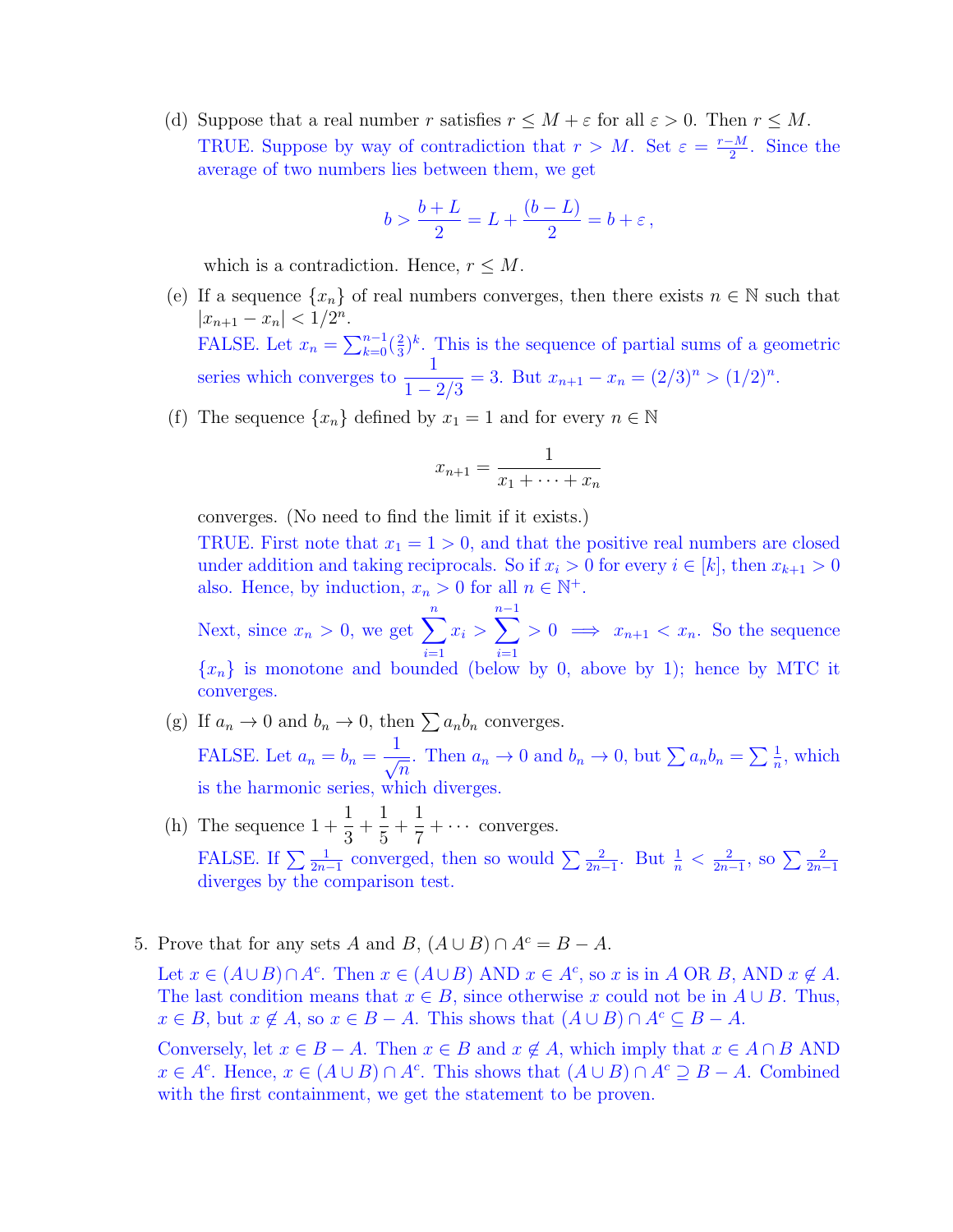6. Let  $\{a_n\}$  be a sequence with  $a_1 = 1$  and  $a_{n+1} = a_n + 3n(n+1)$  for  $n \in \mathbb{N}$ . Prove that  $a_n = n^3 - n + 1$  for all  $n \in \mathbb{N}$ .

We use mathematical induction. For  $n = 1$ , we have  $a_1 = 1$ , and the formula yields  $1^3 - 1 + 1 = 1$ , so the statement holds. Now suppose that the statement is true for some  $k \in \mathbb{N}$ , i.e., that  $a_k = k^3 - k + 1$ . Then the recurrence gives

$$
a_{k+1} = a_k + 3k(k+1)
$$
  
=  $k^3 - k + 1 + 3k(k+1)$   
=  $k^3 + 3k^2 + 2k + 1$   
=  $(k^3 + 3k^2 + 3k + 1) - (k+1) + 1$   
=  $(k+1)^3 - (k+1) + 1$ 

where the second equality uses the induction hypothesis. So the statement also holds for  $n = k + 1$  if it holds for  $n = k$ . Hence, by the Principle of Mathematical Induction, the statement holds for every  $n \in \mathbb{N}$ .

- 7. Give the negation of the following statements, avoiding locutions like "It is not the case that...".
	- (a) Fred goes bowling and says "Yabba-Dabba-Doo!" Either Fred doesn't go bowling or fails to say "Yabba-Dabba-Doo".
	- (b) If I take the test, I'll fail. I take the test and don't fail.
	- (c) Every action has an equal and opposite reaction. There is some action whose reaction is either unequal or in the same direction.
	- (d) The product of any two odd numbers is prime. There exists a pair of odd numbers whose product is composite.
- 8. Let  $f: A \to B$  and  $g: B \to C$ . Set  $h = g \circ f$ . Prove or Disprove each statement:
	- (a) If  $h$  is injective, then  $f$  is injective. TRUE. If f is not injective, then there exists distinct elements  $x, y \in A$  such that  $f(x) = f(y)$ . Since g is a function, this forces  $g(f(x)) = g(f(y)) \iff h(x) =$  $h(y)$ . Then h is not injective. Thus, we have shown the contrapositive of the given statement.
	- (b) If h is injective, then  $g$  is injective. FALSE. Let  $A = \{1\}$ ,  $b = \{a, b\}$ , and  $C = \{\alpha\}$ . Define  $f(1) = a$ ,  $g(a) = g(b) = \alpha$ .
	- (c) If h is surjective, then f is surjective. FALSE. Let  $A = \{1, 2\}, B = \{a, b\}, \text{ and } C = \{\alpha\}.$  Set  $f(1) = f(2) = a$  and  $g(a) = g(b) = \alpha$ . Then  $h(1) = h(2) = \alpha$ , so h is surjective, but g is not.